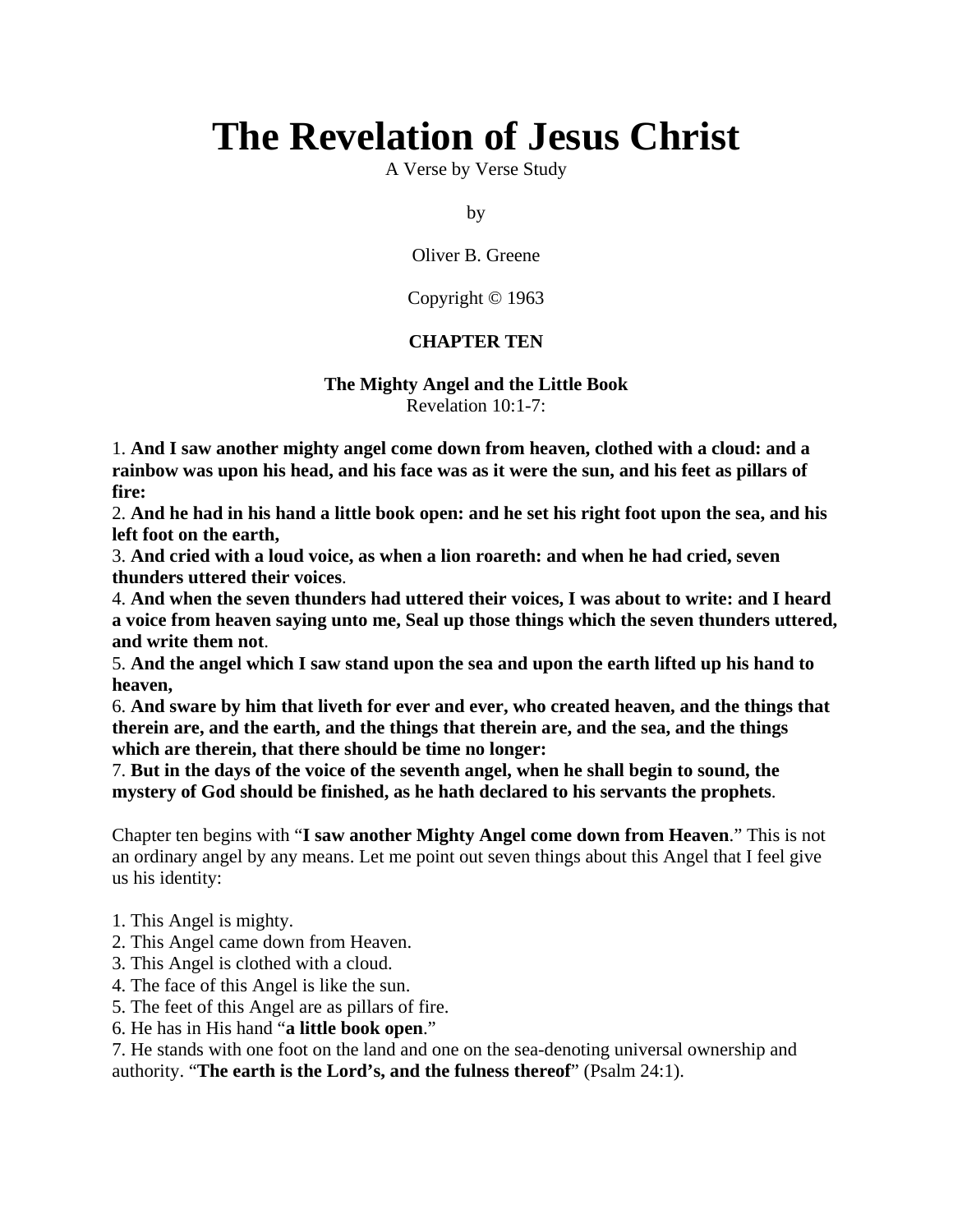These seven facts testify that this Angel could be none other than the Lord Jesus Christ. He was the only One found worthy to open the book and to loose the seals (Revelation 5:5-7). The book is now open and in the hand of the Mighty Angel.

In the Old Testament Jesus is referred to as "the Lord's Angel . . . **the Angel of the Lord**."

This specific Person - an unusual Person - appears in many places in the Old Testament. In Revelation Jesus is referred to as the Lamb, as the Lion of the Tribe of Judah, and also as The Warrior. Why should he not be referred to as a "**Mighty Angel**"?

Jesus can take any form He desires, in order to perform any specific mission having to do with completion of God's program. I believe the angels mentioned in Revelation 7:2, 8:13 and 10:1 are one and the same - the Lord Jesus Christ.

The angel John saw will actually appear when the time comes. He is referred to as "**the Mighty Angel**," denoting His unusual strength and setting Him apart from all other angels mentioned previously and in the chapters that follow.

Wherever clouds are connected with glorious manifestations, we find the presence of deity. In Nahum we read that the clouds are the dust of His feet. Jesus was taken up in a cloud when He ascended back to Heaven after His resurrection (Acts 1:8-10). The Lord God came down on Mt. Sinai in a thick cloud (Exodus 19:9).

the Lord appeared on the mercy seat in a cloud. When Israel was delivered from the hand of Pharaoh, "**the Lord went before them by day in a pillar of cloud**" (Exodus 13:21, 14:24; Nehemiah 9:12). When the glory of the Lord filled the tabernacle, "**a cloud covered the tent of the congregation**" (Exodus 40:34). When the Lord reproached Israel for murmuring, "**the Lord appeared in a cloud**" (Exodus 16:10). The Lord said unto Moses, "**Lo, I come unto thee in a thick cloud**" (Exodus 19:9). The psalmist said, "**Clouds and darkness are round about Him**" (Psalm 97:2). "**He maketh the clouds His chariots . . . the clouds are the dust of His feet**" (Nahum 1:3). Last, but by no means least: "**BEHOLD HE COMETH WITH CLOUDS and every eye shall see Him**" (Revelation 1:7).

As the garments of deity, clouds indicate the unapproachableness of God and denote His infinite majesty . . . His consuming power toward sin. Sin cannot live before His uncovered glory - and yet in Revelation 10 He draws near to earth to offer mercy to earth's dwellers.

The Mighty Angel will have the rainbow - symbol of mercy - upon His head. The rainbow is a sign of divine mercy in the midst of divine judgment. This is one of the four times the rainbow is mentioned in God's Word, and on every occasion it is connected with God's mercy given unto men. God put the bow in the sky, promising to remember His covenant with the earth (Genesis 9:8-17). (The rainbow is a sign of God'S mercy - not angelic mercy.)

Angels are special creations of God, but this Mighty Angel is not one of the created beings. He is the Lord Jesus Himself. He is about to speak to earth's dwellers for the last time. The face of this Mighty Angel was like the sun.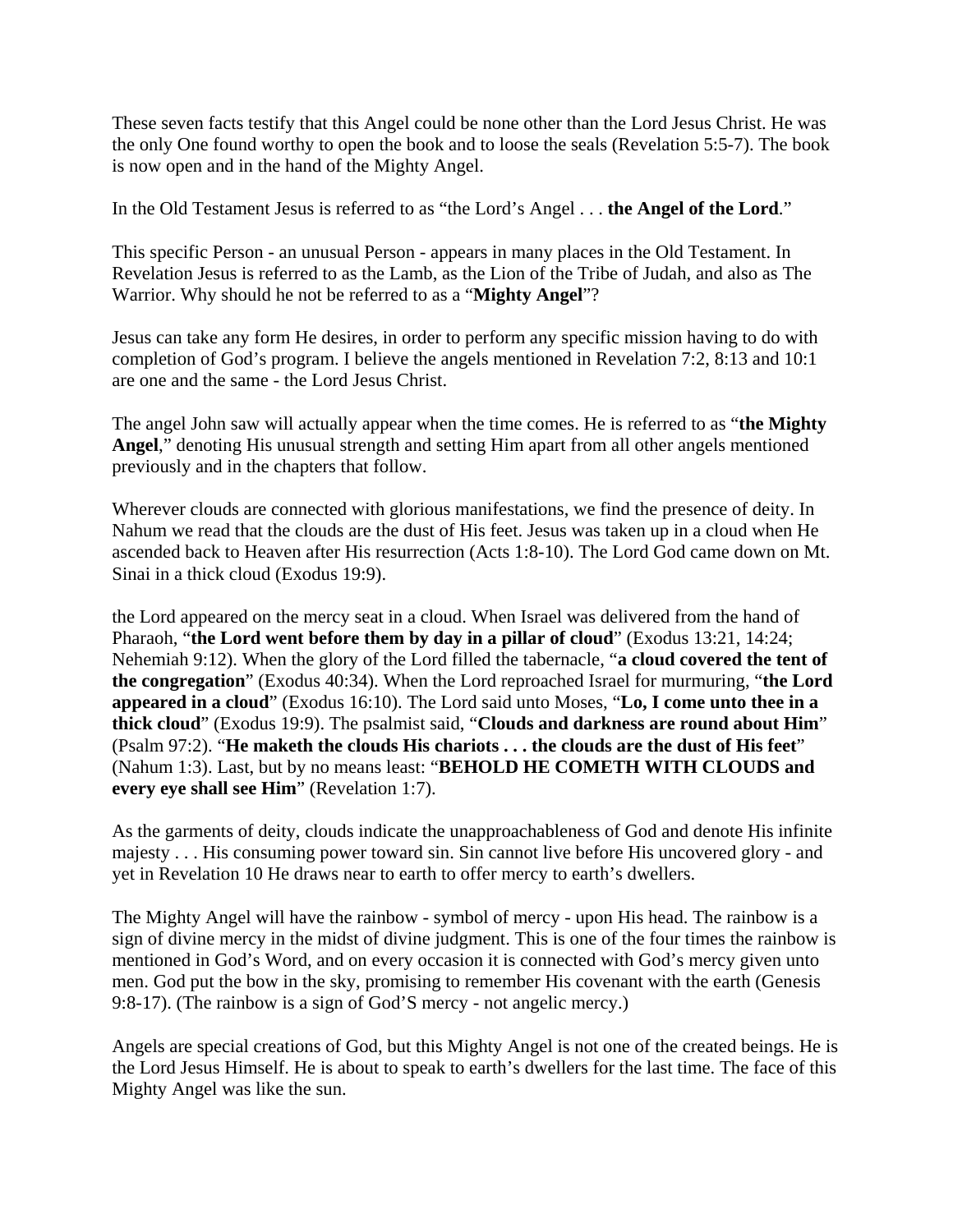In Revelation 1:16 John saw the countenance of Jesus "**as the sun shining in his full strength**." Jesus is referred to in the Bible as "**the Sun of Righteousness**." Paul saw a blinding light on the road to Damascus, when God parted the sky and Jesus looked down. Read the account in Acts 9. This Mighty Angel had "**His feet as pillars of fire**."

The same statement is made describing the feet of Jesus in Revelation 1:15: " . . . **and His feet like unto fine brass, as if they burned in a furnace**." Nothing like that has been said about any ordinary angel - not even Michael or Gabriel, the archangels.

In verse 2 we learn that this Mighty Angel had in His hand a little book - open. This is the same book mentioned in chapter five, when John "**wept much**" because no one could be found worthy to open the book; but One WAS found - the Lion of the Tribe of Judah, the Lord Jesus Christ. Here in our present Scripture the book is open and the Mighty Angel is holding it in His hand. He stands with one foot upon the land and the other foot upon the sea.

This is significant . . . it denotes possession. When the Mighty Angel deliberately sets His feet upon the sea and upon the earth, He thereby plainly announces that He intends to possess and take them for His own. "**The earth is the Lord's, and the fulness thereof**." Jesus is the rightful Sovereign of both land and sea (Revelation 5:11-13); but the devil has been the prince of the power of the air since Adam yielded to him in the Garden, and the land and the sea have been under the control of the Lord's enemies for more than six thousand years.

Thank God, Satan's control of God's creation is fast coming to a close. The whole earth now groans and travails (Romans 8:22), but one day the earth will be filled with the knowledge of the Lord as the waters now cover the sea. Those mighty feet standing on the land and on the sea testify to the Lord's enemies that there is no need for further resistance. Who can stand against two tremendous columns of fire?

The image here is one of invincible power and steadfastness, joined with consuming destruction to those who dare oppose. Pillars are firm and mighty. Pillars of fire are irresistible. The Mighty Angel plants His feet on the sea and on the land "**as pillars of fire**." Never forget - Jesus deals in fire and blood. The feet of the Mighty Angel are immovable and will hurriedly consume all opposition.

" . . . **And cried with a loud voice, as when a lion roareth** . . ." This further identifies the Mighty Angel.

This is the voice of the Lion of the Tribe of Judah. It is a cry of power and victory - not a cry of fear nor of distress. The lion fears no beast. He is king of the jungle, and his roar is feared by all other beasts. This cry was an announcement of vengeance upon the enemies of God and the wicked who at that time will inhabit the earth:

"**The Lord also shall roar out of Zion, and utter His voice from Jerusalem; and the heavens and the earth shall shake**" (Joel 3:16a). Think of it! In Revelation 1:15, His voice was "**as the sound of many waters**." But here His voice roars like a lion. Read Jeremiah 25:29, 31.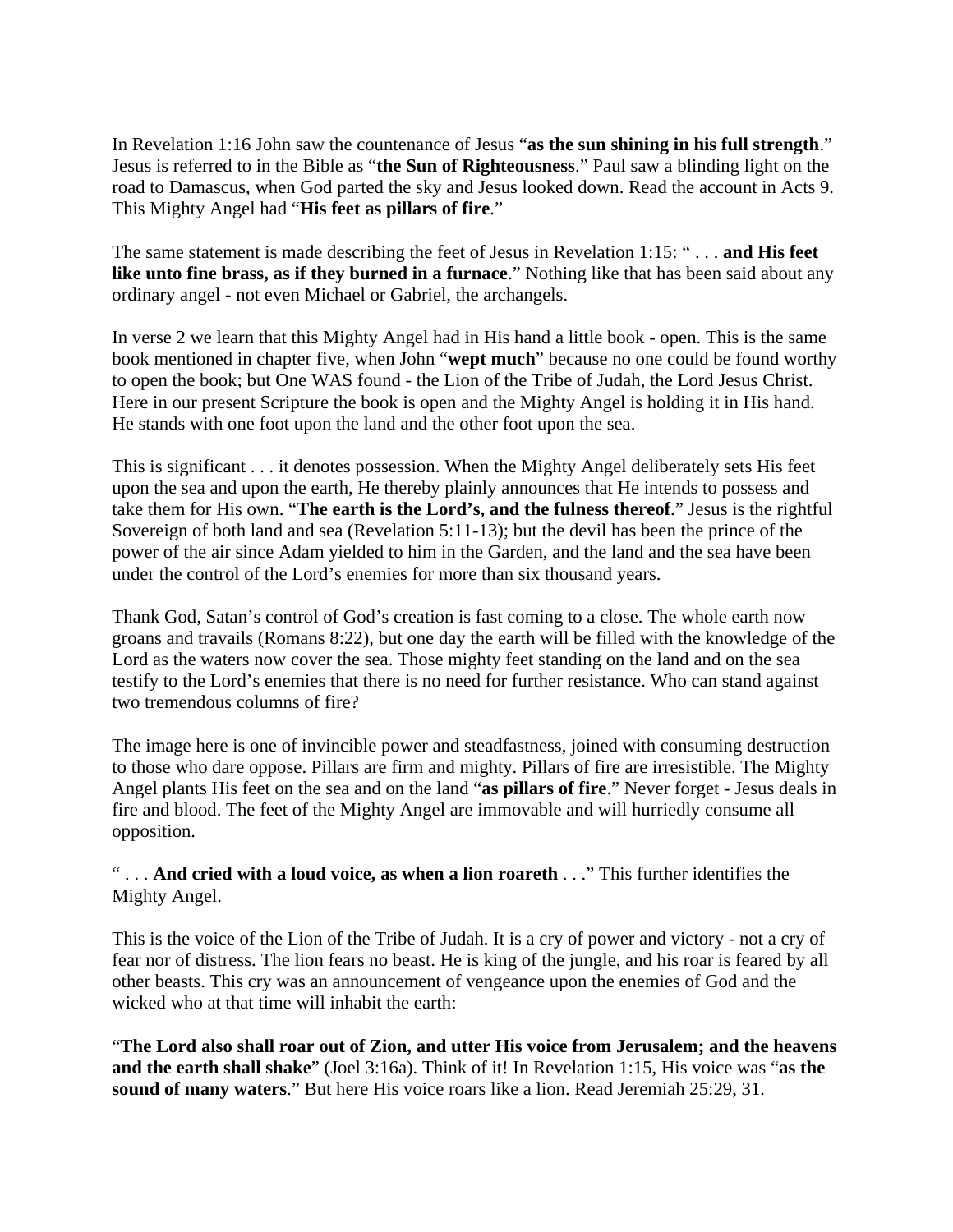When Jesus comes to set His feet on the earth and on the sea, He will shout the shout of victory as those "**who tread out grapes**." The shout shall be given and the cup of the divine fury of God shall be poured out. The winepress of the earth will be trodden under His feet until the Blood runs to the horses' bridles In the battle of Armageddon (Revelation 14:14-20).

The shout from the Mighty Angel is the announcement of the immediate oncoming judgments of God, and Heaven answers in seven thunderous voices. In connection with this, read Psalm 29.

Thunder is the voice of the Lord in judgment (I Samuel 7:10, Psalm 18:13). The seven thunders "**uttered their voices**." (John assumes that the readers already have Some knowledge of these seven thunders.) In Revelation 4:2, 3 John saw a throne encircled by a rainbow, and here in chapter ten we see the same rainbow. In Revelation 4 John saw upon the throne One who was to look upon as a jasper and a sardine stone, and "**out of the throne proceeded lightnings and thunderings and voices**."

In chapter 10, we have the same thunder, sounding out a message of God's fury and judgment.

We also had these same thunders in chapter 8, when the Priest-Angel turned the contents of His fire-filled censer upon the earth. "**There were voices, and thunderings, and lightnings, and an earthquake**."

The seven thunders are the judgment thunders from the throne of God. When the Lion of the Tribe of Judah roars, as on the eve of bounding forth upon His prey, the seven thunders utter their roaring voices as in full sympathy and agreement with what is about to proceed in righteous vengeance and holy fury from the throne of eternal majesty.

Personality is attributed to these "**seven thunders**." Everything is in sympathy with the Lamb of God. These mighty thunders utter messages that are intelligible . . . they speak words. John heard what they said - and when the time comes in reality, the seven thunders will speak literal words that earth's dwellers will fully understand. It will be a message in tones of thunder. We use a public address system to amplify voices when we want to be heard - but God needs no amplification. He can speak like mighty thunder - and He WILL when the time comes!

At the beginning of these marvelous visions, John was commanded to write in a book what he saw and heard - past, present and future. But when the thunders spoke, John was given another command. He was about to write - but a voice from Heaven said: "**Seal up those things which the seven thunders uttered, and write them not!**"

The seven thunders must have given a terrible message. Already set before us are blood, tears, famine, heartache and heartbreak; killing, misery, hail, fire, burning mountains, demon monstrosities, men begging to die and unable to do so. Surely what John was forbidden to write must have been beyond human imagination and understanding! There is no need to speculate on what the thunders said. Your guess is as good as mine; but you may rest assured that the message had to do with God's last gigantic, unheard of, indescribable judgment, when God "lowers the boom" in utter destruction.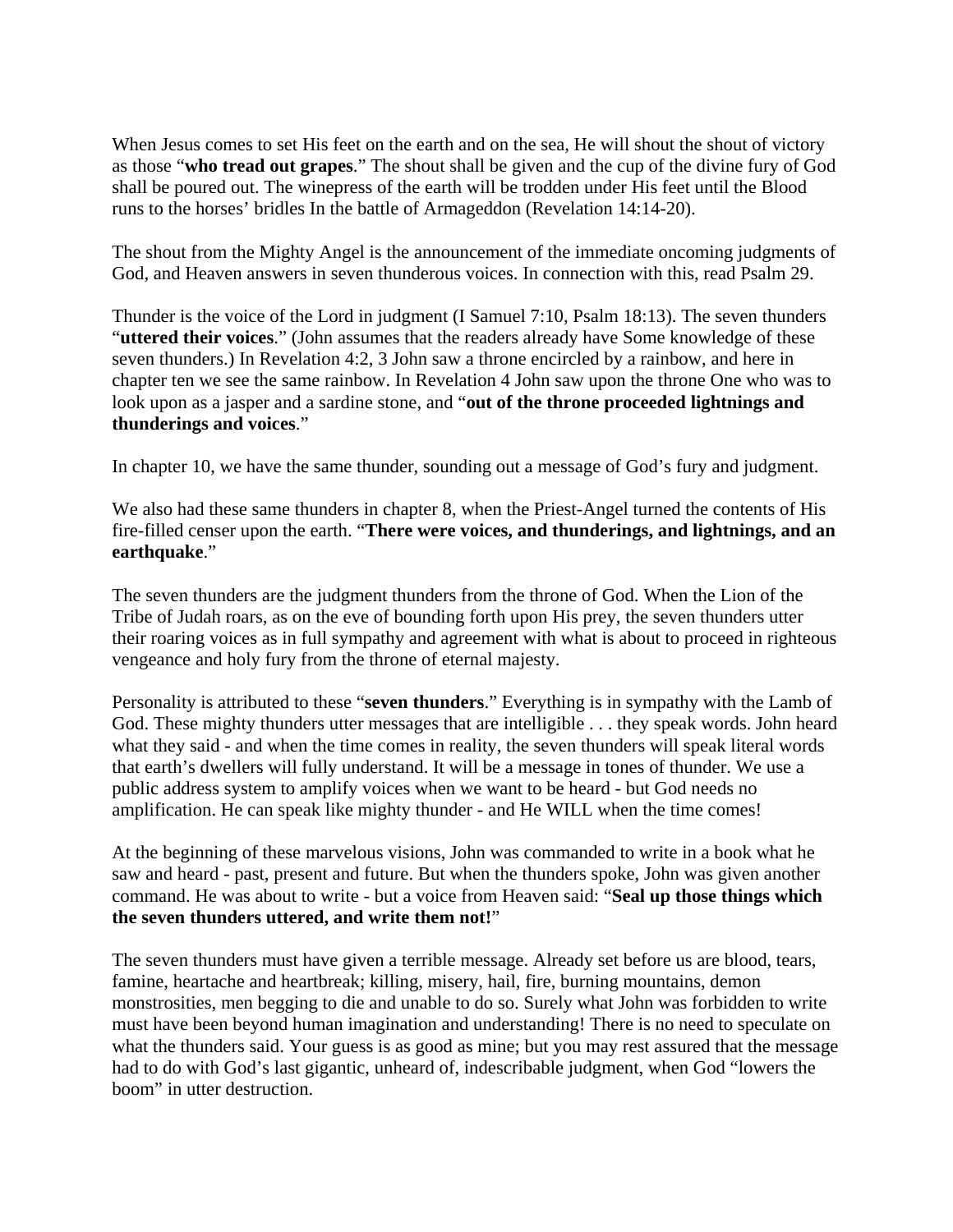Will YOU be on earth when the seven thunders speak? You are the only one who can answer that question. If you are born again you will NOT be here - but if you are not born again, you may be here. Read John 1:11-12, 3:16-18, 3:36, 5:24; Romans 10:9-10, 10:13, 10:17; Ephesians 2:8-9; I John 1:9. Read these verses, hear what they say; receive them - and you will not be here when the seven thunders utter their message of destruction. You will be with Jesus.

Verses 5 and 6: "**And the Angel which I saw stand upon the sea and upon the earth lifted up His hand to Heaven, and sware by Him that liveth for ever and ever, who created heaven, and the things that therein are, and the earth, and the things that therein are, and the sea, and the things which are therein, that there should be time no longer**."

The Amplified New Testament reads, "And swore in the name of Him who lives forever and ever, who created the heavens and all they contain, and the earth and all it contains, and the sea and all that it contains. HE SWORE THAT NO MORE TIME SHOULD INTERVENE AND THERE SHOULD BE NO MORE WAITING OR DELAY."

I think this rendering makes the verse a little clearer. Time does not end here. This is not the beginning of the eternal ages. What the Angel is announcing is that there will be no further delay; God is about to lower the boom of holy fury and unheard of judgment.

Here we have the record of one of the most sublime unveilings of Revelation. How comforting, strengthening, assuring and magnificent! We turn from blood strife, chaos, demon maniacs, the devil in flesh (Antichrist) - to God's eternal purpose concerning the earth.

The earth is the Lord's - and one day the Lord Jesus will possess it and give it to His own. In the sweet by-and-by the meek shall inherit the earth. See the Mighty Angel as He stands with one foot on the sea and one on the earth - and then hear God's holy Word: "**He must reign until His enemies become His footstool**." Jesus will do just that!

He is the Saviour of sinners today. He will be the Judge of sinners in the tomorrow of the end of the age. The book of closing prophecy in His hand - the book that was sealed with seven seals is now open. He lifts His hand to Heaven and swears "**by Him that liveth forever and ever**" (one can swear by no higher nor greater), that there will be no further delay. Judgment is about to fall. The thousand years of peace are yet ahead, and will surely come at the appointed moment.

Again I say, What a sight! The Mighty Angel (Jesus) with all the brightness of the sun, all the raging, roaring fire of a powerful furnace about His feet. The clouds of glory compose His robe and compass His body, the drapery of the blue sky floats over His mighty shoulders and around His divine head. The brilliance of the rainbow makes up His diadem. There He stands! One foot on the land, one foot on the sea! The wide extended earth and the mighty oceans serve as His footstool as His flaming feet stand to conquer and possess! With His mighty hand raised up to the stars, He speaks and vast regions of the firmament echo with His mighty voice. All the artillery of the sky bursts forth. Seven thunders speak, sending out the universal alarm, preparing the earth to receive Heaven's orders to finish God's program of judgment. There can be no further delay.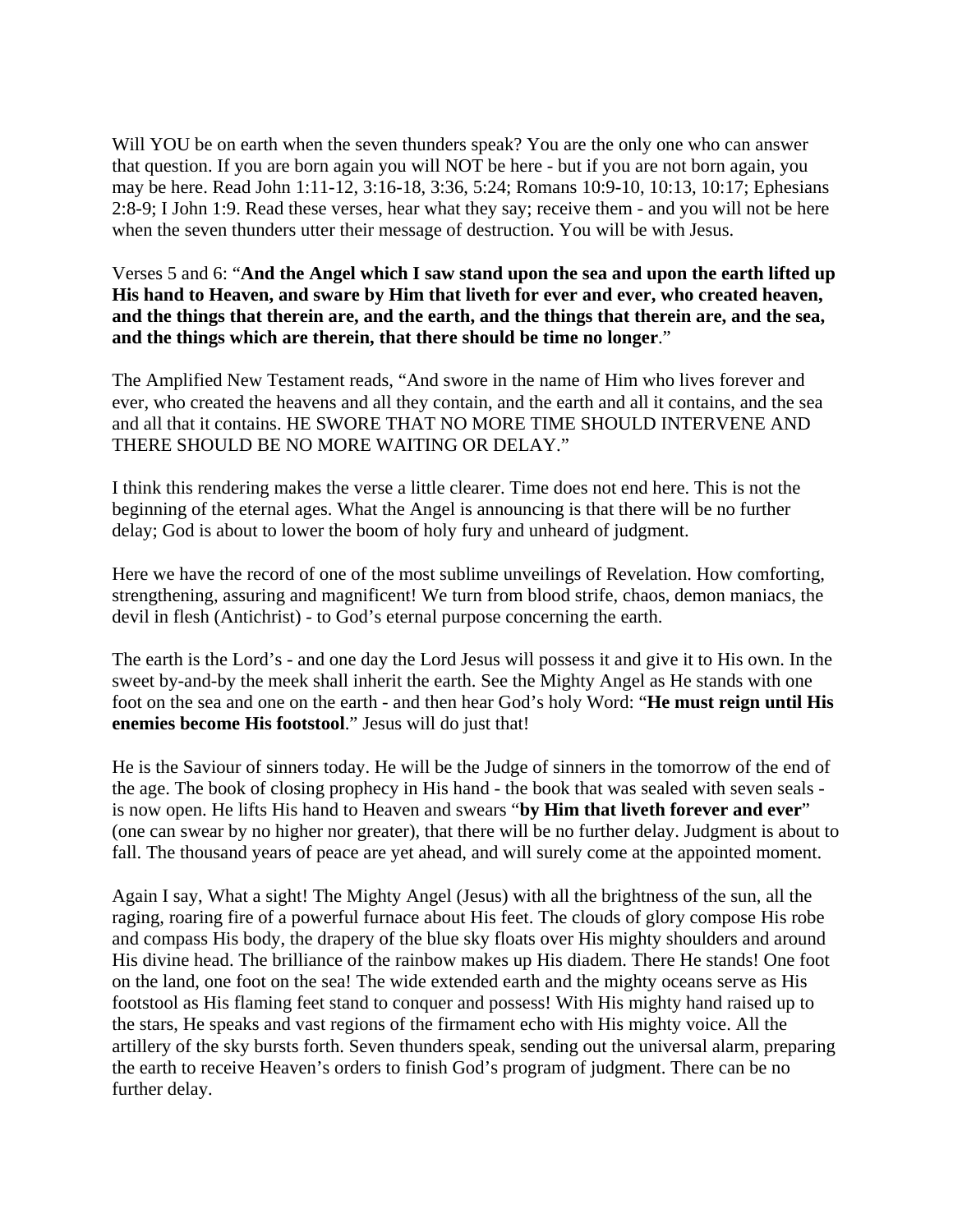- The cup of fury is running over.
- God's longsuffering and tenderness are running out.
- Consuming fire of judgment is about to fall.

For 2,000 years God has not interfered with the governments of the world. The visible church has pushed Him out. The world is a colossal wreck. God has put up with man's insults long enough.

Man has had his chance; governments of earth have had their chance; the visible church has had its chance.

There can be no further delay.

In verse 7 we read, "**But in the days of the voice of the seventh angel, when he shall begin to sound, the mystery of God should be finished, as He hath declared to His servants the prophets**."

Let me list the seven mysteries:

- 1. The mystery of God's will (Ephesians 1:9).
- 2. The mystery of iniquity (the devil in flesh) (II Thessalonians 2: 7).
- 3. The mystery of godliness (I Timothy 3:16).
- 4. The mystery of God (Colossians 2:2).
- 5. The mystery of the seven stars (Revelation 1:20).
- 6. The mystery of the woman on the beast (Revelation 17:7).
- 7. The mystery of Israel (Romans 11:25).

These mysteries are distinct from the mystery of God in our present passage . . . they denote something previously unknown but now revealed.

The mystery mentioned in Revelation 10:7 will be unfolded at the time when the Mighty Angel, the Lord Jesus, will stand with the earth and the sea under His feet, and His hand raised toward God's throne.

Does it not seem strange that God has allowed Satan to rule the affairs of men for nearly 6,000 years? Satan has warped, twisted, marred, scarred, and almost completely wrecked creation. What havoc he has wrought!

Why has God permitted it? We know God is more powerful than the devil. We know Satan's power is subject to and limited by the power of God. Satan is mighty - but God is ALMIGHTY. The God of Heaven rules, and all power is ordained of Him. We know that Satan will soon be cast down. Why has God allowed him to get by so long?

That is God's mystery . . . God's business. It is not ours to know. He will explain it to us when we reach Home.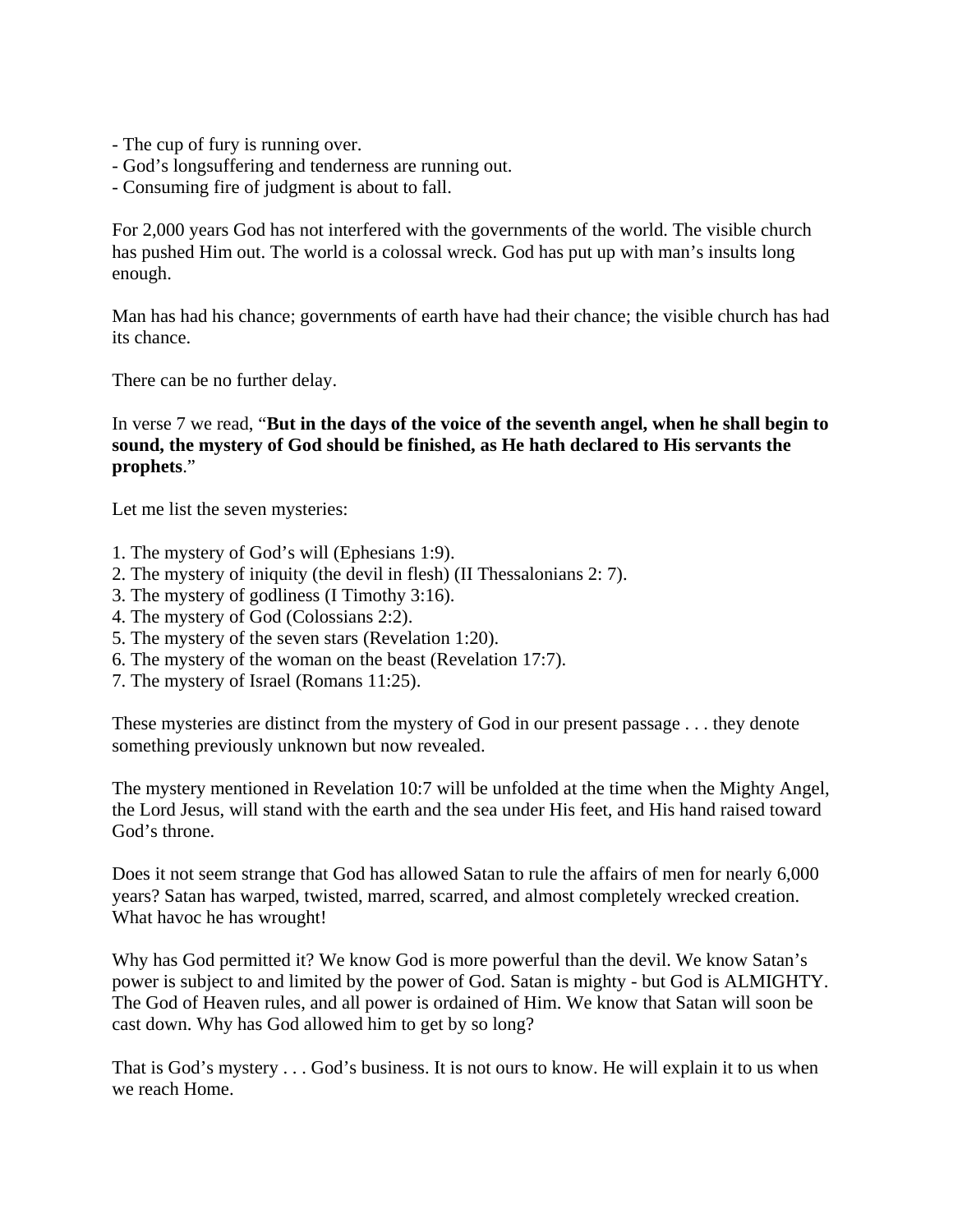On one occasion a self-made free thinker asked me, "If God is so big, and the devil is so terrible, why does not God kill the devil?" I answered him thusly: "That is none of your business! Your business and my business is to "**fear God and keep His commandments: for this is the whole duty of man**." Read Ecclesiastes 12:13.

- Is God indifferent to sin, ungodliness and unrighteousness?
- Is God indifferent to sorrow and tears?
- Does not God see all the suffering Satan has caused these 6,000 years?

Yes, God sees it all - God knows all about it: "**For the Lord shall rise up as in mount Perazim, He shall be wroth as in the valley of Gibeon, that He may do His work, His strange work; and bring to pass His act, His strange act**" (Isaiah 28:21). \*

\* Order my book entitled "*God's Strange Act*"

Have you ever heard someone ask, "Where did the devil come from? Why did God make the devil?" You might ask "Why?" ten thousand times - but there is no answer. God will explain it . . . it belongs to the mystery of God. "**The secret things belong unto the Lord our God: but those which are revealed belong unto us and to our children for ever, that we may do all the words of this law**" (Deuteronomy 29:29).

Regardless of what happens to you or me, if we are born again "**we know that all things work together for good to them that love God, to them who are the called according to His purpose**" (Romans 8:28).

We cannot understand how all things work together for our good - but we can believe and accept it, whether we understand it or not. "**God cannot lie**" (Titus 1:2, Hebrews 6:18).

All the suffering, pain, disappointment and hell that a believer will ever know will be right here on earth in this body. Paul, whom I believe suffered as did no other man except Jesus Christ, said, "**For I reckon that the sufferings of this present time are not worthy to be compared with the glory which shall be revealed in us**" (Romans 8:18).

Be of good cheer! The best is yet to come! (John 16:33).

God has a plan, God has a program; and you need not worry about God's program - it is on schedule: "**Known unto God are all His works from the beginning of the world**" (Acts 15:18).

God knew in the beginning exactly what He would do, exactly when He would do it, exactly HOW He would do it.

That may be a mystery to you and me, but God has a right to His own mystery. You and I need not dig into the things He does not want us to know. God has put up with sin and the devil for these many thousands of years, but when God pays, He will pay in full!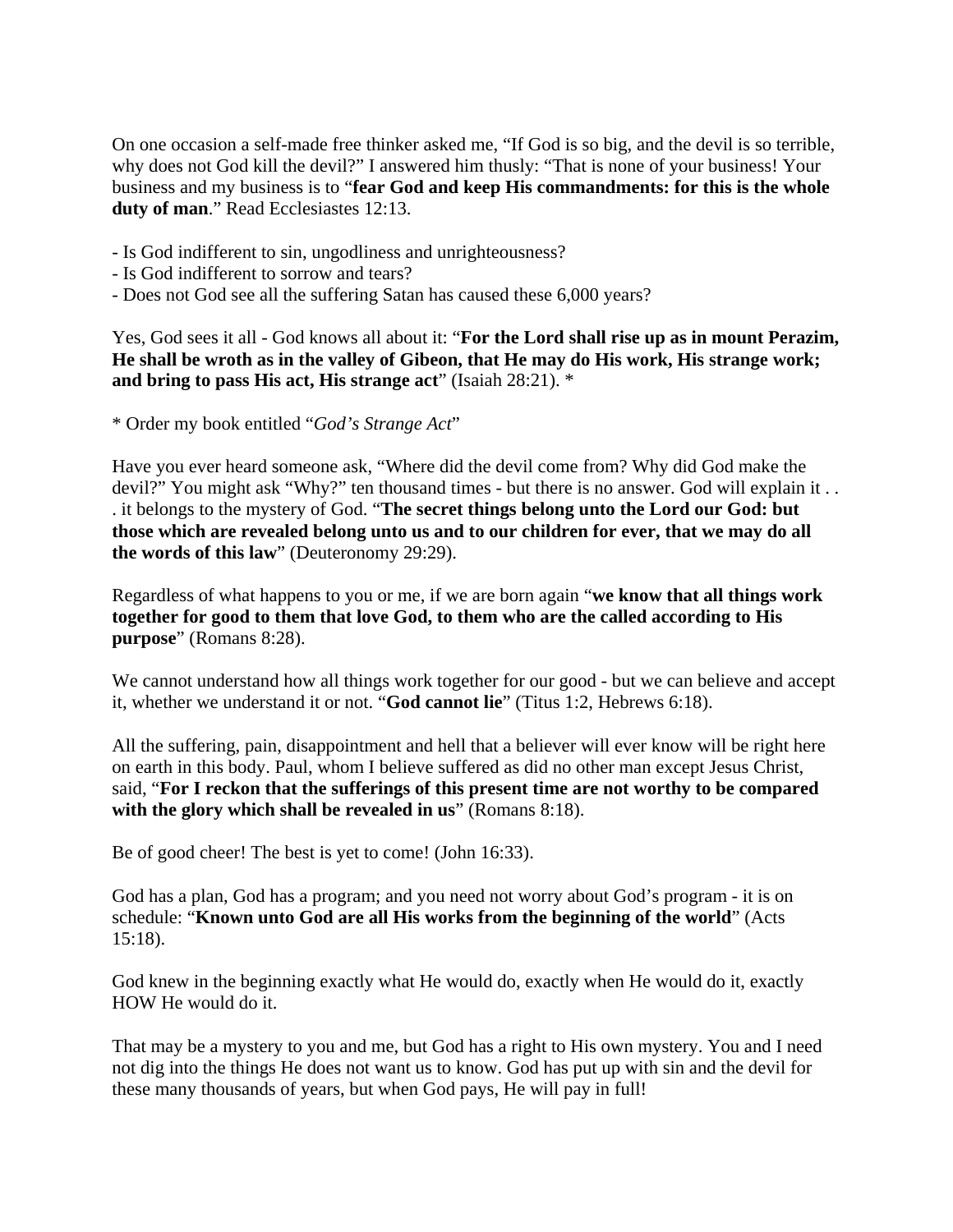#### In Revelation 14:15 the angel is instructed to "**thrust in thy sickle, and reap: for the time is come for thee to reap; for the harvest of the earth is ripe**."

When the harvest is ready, the Lord will reap. The reins with which God restrains Satan are unseen today: "**Only He** (the Holy Ghost) **who now letteth will let, until He be taken out of the way**" (II Thessalonians 2:7). If it were not for the Holy Ghost and His restraining power, the devil would take over completely in this earth. But the Holy Ghost restrains Satan and permits him to go only so far.

Thank God we have the assurance that we are more than conquerors through the Lord Jesus, and "**If God be for us, who can be against us?**"

In verse 7 of our present chapter, this mystery of God is about to be finished.

Jesus, God's only begotten Son, the Heir of all things, will wrest the governments of earth out of the hands of Antichrist (the devil incarnate) and take over the governments of earth Himself (Isaiah 9:6, Luke 1:32,33). Just as surely as David sat on a throne, Jesus will sit on a literal throne in Jerusalem. You and I will reign with Him here on this earth during the Millennium. There can be no Millennium until the devil is put in the pit (Revelation 20:1-3).

Jesus will personally put the devil on the chain gang for one thousand years. Finally he will be cast into the lake of fire and brimstone (Revelation 20:10) and will be tormented day and night forever, eternally. He will be tormented along with those he led astray and damned. Jesus will reign with His Bride here on earth for one thousand years, and then after the battle of Gog and Magog, Jesus will reign forever (Isaiah 9:6,7).

Evil now present will be openly put down and punished - destroyed once and forever. The whole creation now groans and travails, but will be delivered (Romans 8:22). We will not be bothered with Satan nor with ungodliness any more. The mystery of God is about to be finished. There can be no delay. Jesus is about to take over the earth.

The glad tidings were proclaimed to the prophets of old, although they did not understand. "**Surely the Lord God will do nothing, but He revealeth His secret unto His servants the prophets**" (Amos 3:7). God's public judgment of sin and the devil is imminent. He will soon judge the one who has afflicted God's saints with evil and temptation, who has destroyed souls on every hand and who is responsible for the marring of earth's created beauty. But in the days of the voice of the seventh angel (not exactly when the seventh angel sounds) the mystery is at an end. Christ is about to reign. This is indeed glad tidings proclaimed to His prophets of old.

We Christians today have a blessed hope which gives us strength and courage. The grace of God that saves us also teaches us to look for "**the blessed hope and the glorious appearing of the great God and our Saviour, Jesus Christ**" (Titus 2:11-15).

Believers seem to be in the minority today - and truly we are, in number.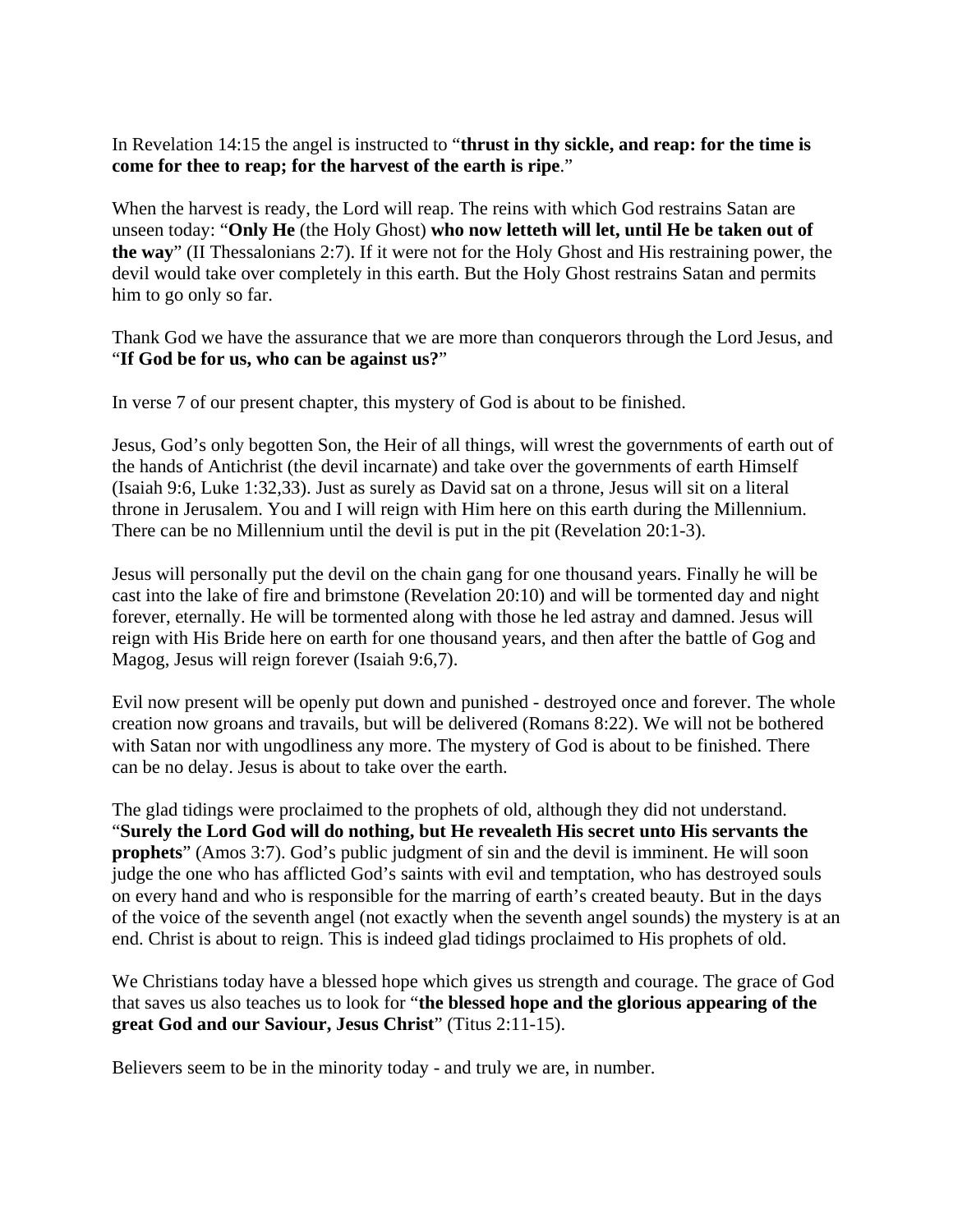We seem to be losing the battle - but thank God we are not. We will win. We shall reign with Him on the earth. Are you ready for His return? What if Jesus should come today? Would you be left in the kingdom of Antichrist? Or would you be taken up to meet the Lord in the air? God help you to repent this very moment if you are not born again. "**Believe on the Lord Jesus Christ, and thou shalt be saved**" (Acts 16:31).

#### **JOHN EATS THE LITTLE BOOK**

Revelation 10:8-11:

8. **And the voice which I heard from heaven spake unto me again, and said, Go and take the little book which is open in the hand of the angel which standeth upon the sea and upon the earth**.

9. **And I went unto the angel, and said unto him, Give me the little book. And he said unto me, Take it, and eat it up; and it shall make thy belly bitter, but it shall be in thy mouth sweet as honey**.

10. **And I took the little book out of the angel's hand, and ate it up; and it was in my mouth sweet as honey: and as soon as I had eaten it, my belly was bitter**.

11. **And he said unto me, Thou must prophesy again before many peoples, and nations, and tongues, and kings**.

The book John saw in the hand of the Mighty Angel was the same book described in chapter 5.

There it was closed; here it is open in the hand of the One worthy to open it. John was commanded to go and take the little book out of the hand of the Mighty Angel, and he obeyed immediately. He is then commanded to EAT the little book - and again he obeys. He eats the book and in his mouth it is as sweet as honey; but the moment it reaches his innermost parts it is bitter.

There is nothing sweeter than the message of grace, redemption and peace; but there is nothing quite so bitter as the judgment message that God's messengers must deliver. To eat is to make the thing one's own, to incorporate it into one's being. When John eats the little book, it is exceedingly bitter in his innermost being. Why? The book revealed the terrible, horrible judgments of God's holy fury.

The roll of God's Word to Israel was in the mouth of Ezekiel "**as honey for sweetness**" (Ezekiel 3:1, 3). But that message carried him on a mission to which he "**WENT IN BITTERNESS, IN THE HEAT OF HIS Spirit**" (Ezekiel 3:14). It is not all sweet to be a fully consecrated believer . . . a prophet faithful! There is pain, suffering, bitterness, heartache, lamentations and woe when we see and fully realize the judgment that is to come upon unbelievers. The message of Grace is sweet and must be delivered. The message of judgment is bitter; it brings anguish and suffering but it, too, must be delivered.

- John tells us that God is love and I believe it.
- Paul tells us that God is a consuming fire and I believe that.
- The Psalmist tells us that the man is blessed who walks with God and I believe it.
- The Psalmist also tells us that God is angry with the wicked every day and I believe that.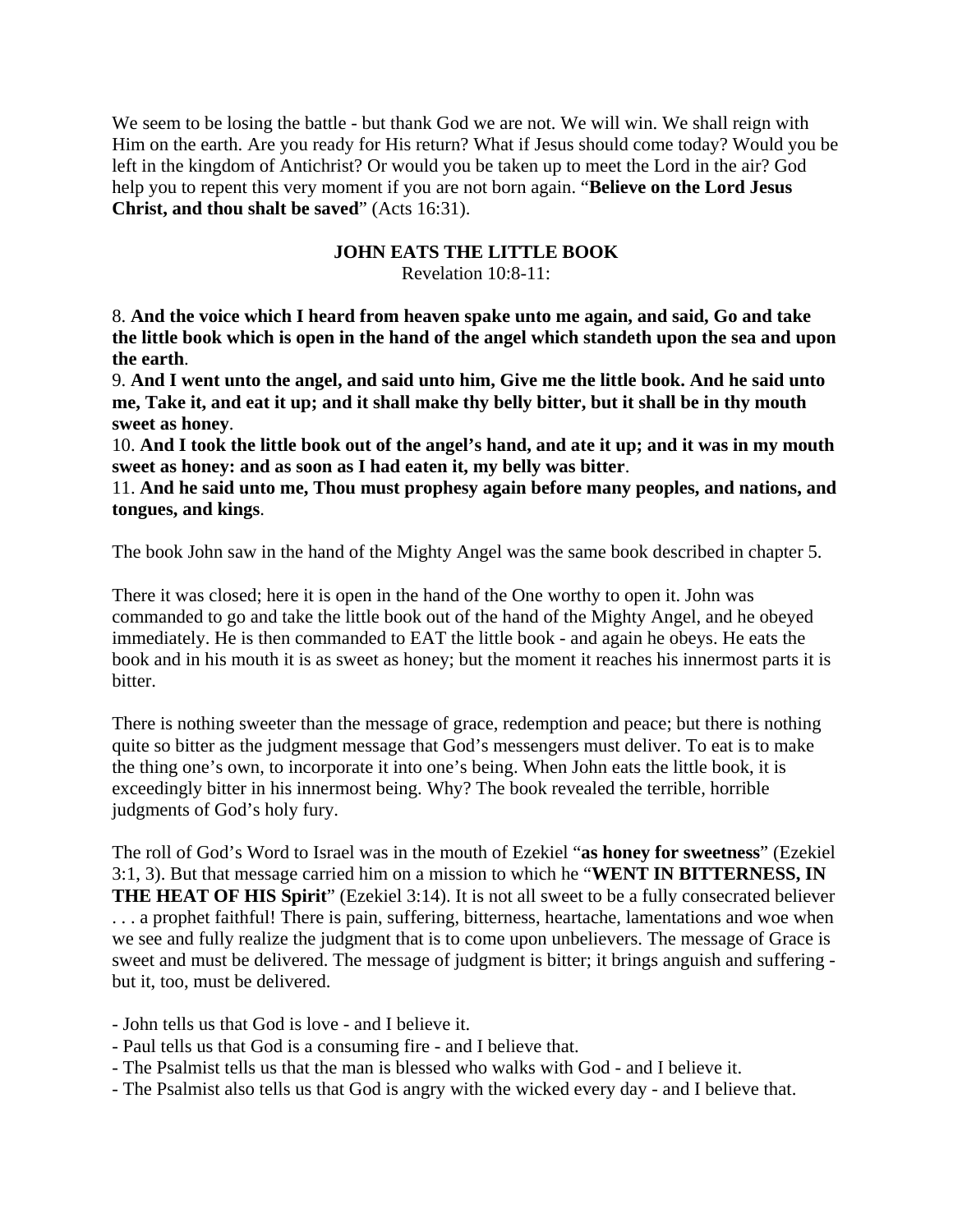To receive as his own - as the food of his soul - these precious title deeds of the blessed inheritance, thrilled John; he was filled with joy and unspeakable gladness. But those horrible scenes of blood, wrath and fury about to be poured out upon earth's dwellers brought bitterness to his soul.

What did the Spirit mean when John was instructed to "**eat the book**"?

The explanation is in John 6:53 ff: "Then Jesus said unto them, Verily, verily, I say unto you, Except ye eat the flesh of the Son of man, and drink His Blood, ye have no life in you. Whoso eateth my flesh, and drinketh my blood, hath eternal life; and I will raise him up at the last day. For my flesh is meat indeed, and my blood is drink indeed. He that eateth my flesh, and drinketh my blood, dwelleth in me, and I in him."

# "**THE WORDS THAT I SPEAK UNTO YOU, THEY ARE Spirit, AND THEY ARE LIFE**" (John 6:63).

Now - "**In the beginning was the Word, and the Word was with God, and the Word was God**" (John 1:1).

"**And the Word was made flesh, and dwelt among us, (and we beheld His glory, the glory as of the only begotten of the Father,) full of grace and truth**" (John 1:14).

Who was this? "**The Word was made flesh**."

Jesus wrapped God's Word up in flesh and brought it down to man. When we believe the Word of God, when we assimilate the Word and take it into our minds and hearts (and into our daily living) we are eating the very life of Jesus.

The Word of God is alive - Jesus said so: "**The words I speak, they are spirit and they are life**." When we read and assimilate the Word of God, we are eating His flesh and drinking His Blood. "**Verily, verily, I say unto you, He that heareth my word, and believeth on Him that sent me, hath everlasting life, and shall not come into condemnation; but is passed from death unto life**" (John 5:24).

A. Hear the Word of God. B. Believe on Him (Jesus Christ). C. You have everlasting life.

"**By grace are ye saved through faith**" (Ephesians 2:8).

"**Faith cometh by hearing, and hearing by the Word of God**" (Romans 10:17).

"**Being born again, not of corruptible seed, but Incorruptible . . . by the Word of God**" (I Peter 1:23).